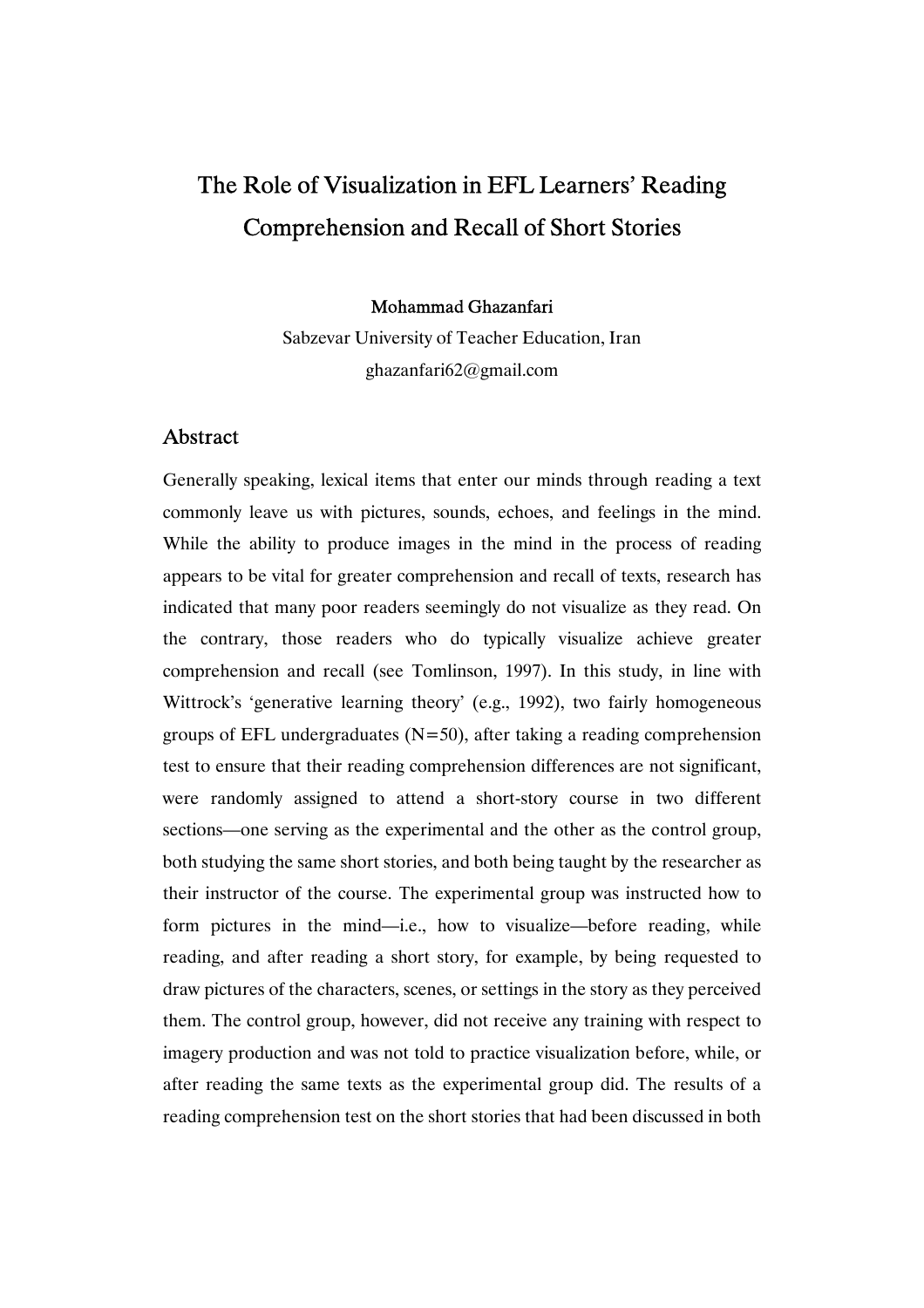classes, and also a recall test, administered two weeks later, indicated that the "visualizers" significantly outperformed the "non-visualizers", i.e., the control group, on both tests.

Keywords: visualization; mental imaging; L2 reading strategies; cognitive reading strategies; comprehension and recall of literary texts

# 1. Introduction

The traditional view of the four major skills in the field of language teaching and learning used to classify the skills in terms of the degree of the brain involvement, as it was assumed, in the process of performing the skill into two distinct categories: "productive" and "receptive" skills. Reading was categorized in the latter group, of course. However, thanks to the findings by researchers in the field, today such a distinction is no longer regarded to be valid. On the contrary, reading is now considered as an interactive skill, as a process of active and intentional thinking in which meaning is constructed through interactions between the printed page and the reader. Furthermore, the process of meaning construction is strikingly influenced by the reader's prior experience and knowledge of the world (see, for example, Anderson & Pearson, 1984). The role of the reader in the process of meaning construction out of the text is so crucial that Widdowson (1979) maintains that meaning does not reside in the text, but rather any text has potential for meaning. In other words, it is the reader who takes advantage of that potentiality to construct his/her own meaning out of the text and to attribute certain meanings to the text. Moreover, the more actively the reader gets engaged cognitively in the process of reading, the greater his/her comprehension and retention of the text would be.

The ability to see pictures in the mind, namely, *visualizing*, in the process of reading and recalling of texts has been assumed to be one of the key features of the reading activity in the mother tongue, especially when one is engaged in reading a narrative or descriptive text. The point is that, as Tomlinson (1997)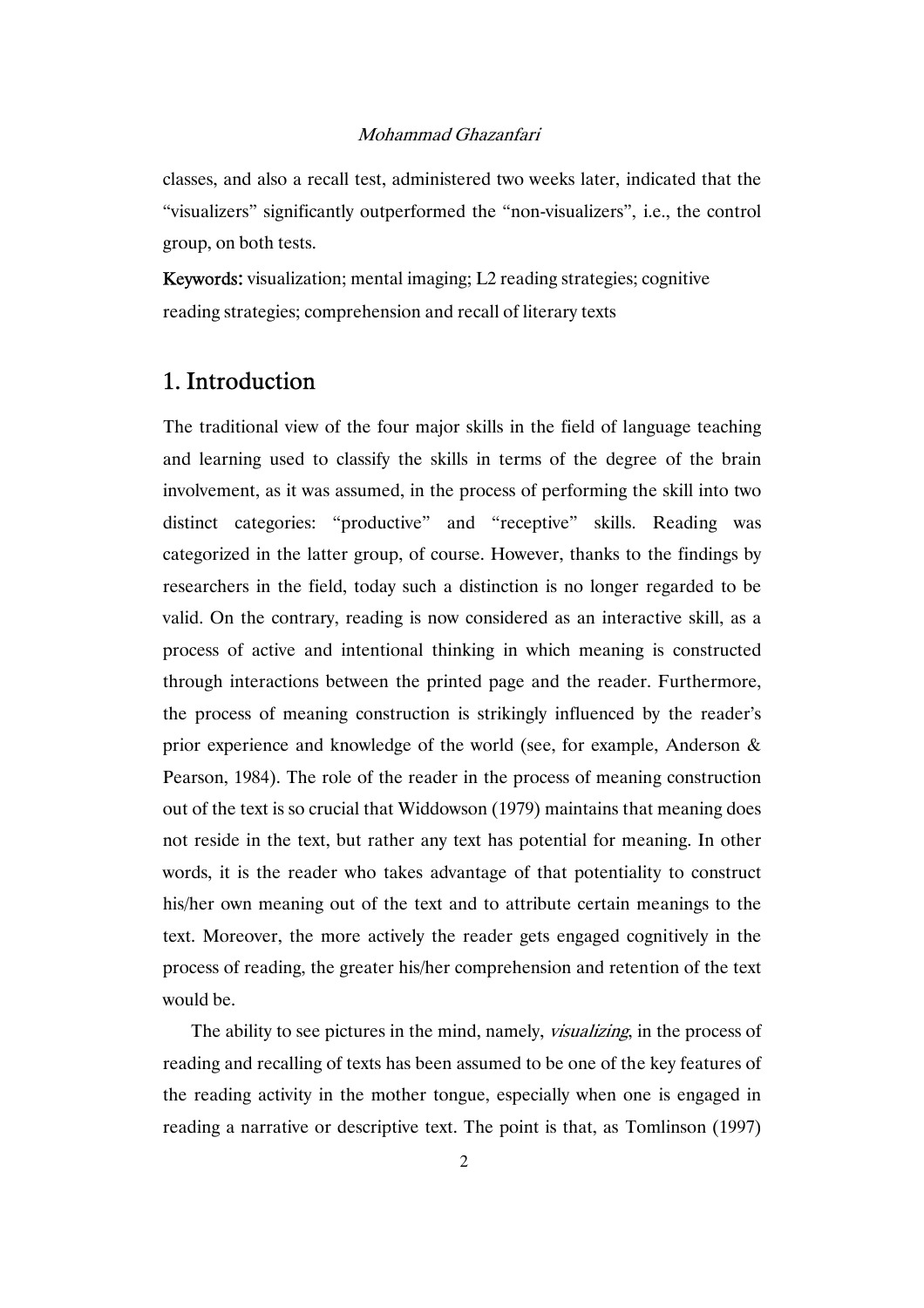maintains, such texts seem to have a greater potential for engaging the mind of the typical reader than other types of reading texts. Thus, it appears that, in order to better understand such texts better, readers need to turn their semantic contents into mental pictures—that is, into mental images painted by the readers themselves. However, while it has been generally accepted in the related literature that those L2 learners who are able to produce images in the mind when reading in the L2 achieve far greater comprehension and recall of the reading texts than those who do not, research has indicated that most L2 learners do not typically transfer the ability of mental picturing in reading L1 texts to reading in a second/foreign language, even when they are engaged in reading literary texts (see, e.g., Block, 1986; Tomlinson, 1997, 1998).

#### 1.1. How is visualization viewed?

In the related literature, visualization has been defined as "the process of seeing pictures in the mind" (Tomlinson, 1997, p. 1). The term refers to all types of mental imaging or visual imaging produced in the mind especially while one is busy reading a narrative or descriptive piece of literature. As far as reading is concerned, the product of visualization is an image relevant to the events, scenes, characters, or ideas described in the text. Friedman (1974, as cited in Tomlinson, ibid.) defines visualization as "the reproduction in the mind of a sensation produced by a physical perception."

## 1.2. Review of related literature

Research indicates that many poor readers do not visualize—do not see pictures in their minds—as they read, while those readers who do typically visualize achieve greater comprehension and recall (see, e.g., Tomlinson, 1997). As Hobbs (2001) has pointed out, "to enter actively into the reading process, readers must be able to visualize, making the leap to transform printed symbols to actions, events, and ideas that are clearly visible in the mind's eye" (p. 46).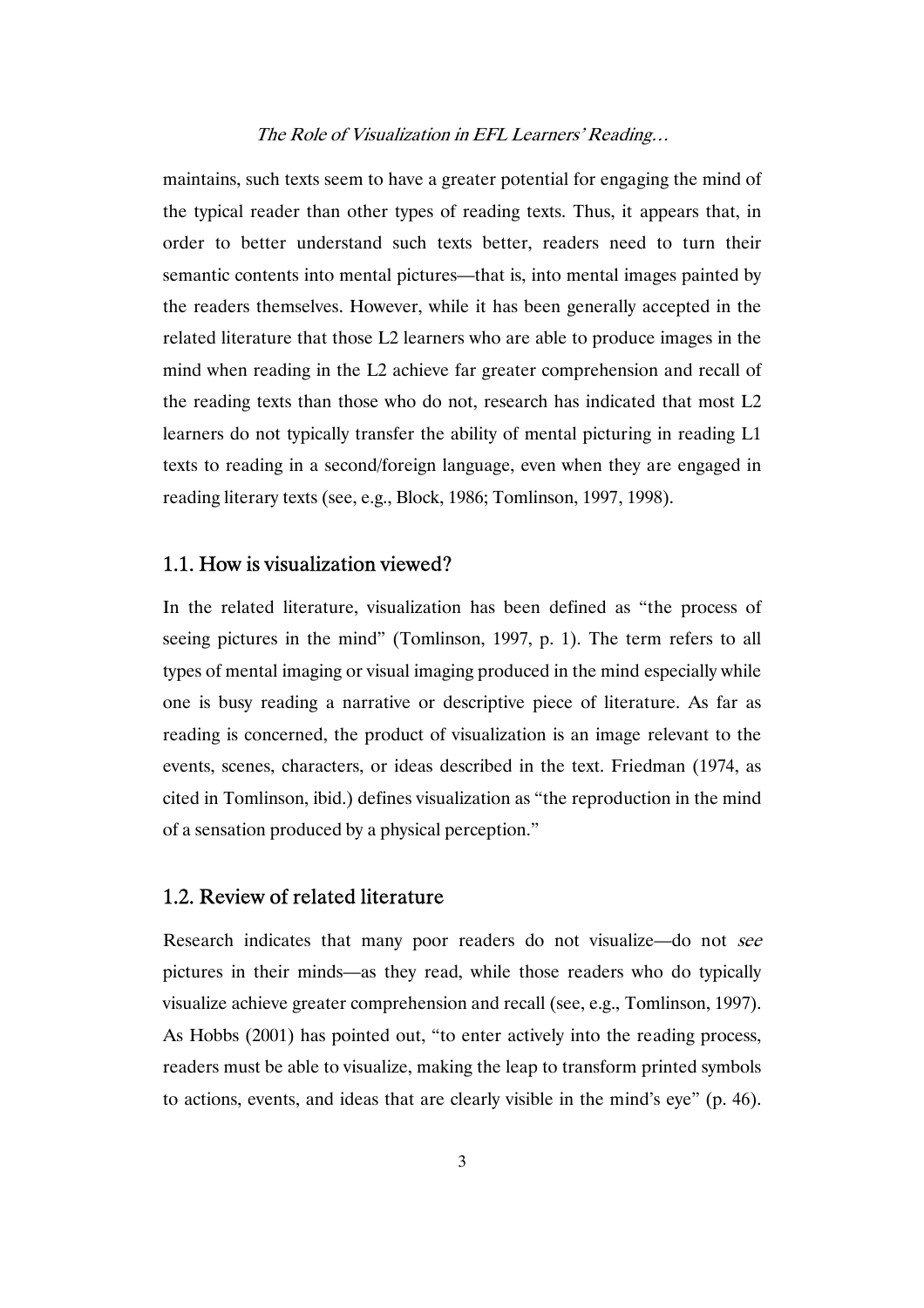Stevick (1986) believes that "words that have come into our heads from reading or listening commonly leave us with pictures, sounds and feelings in our minds." Similarly, Denis (1982) suggests that the reading of descriptive or narrative texts by many readers "is accompanied by a sequence of visual images that express the semantic content of the text" (p. 540). In a similar comment, Brewer (1988) maintains that descriptive and narrative texts, in particular, tend to produce imagery in the mind during reading.

In his thorough discussion of the effects of imagery upon retention, Paivio (1979) states that imagery is centrally important in facilitating long-term retention. He explains that forming images facilitates recall by providing the learner with a meaningful representation of the material being studied. Paivio (ibid.) has also stressed the role that imagery can play in comprehension, explicitly commenting that "imagery contributes to reading comprehension" (p. 441). Moreover, he regards imagery as potentially facilitative in the retrieval of items from memory as well as in understanding and paraphrasing sentences. Research by Padron and Waxman (1988) also indicated that one of the three most frequently cited strategies by successful students was "imaging or picturing the story in your mind" (p. 148).

Allan Paivio (1979, 1986) has proposed the 'Dual Coding Theory' (DCT), which identifies two modes of processing information: imagery and language. Individuals who, according to the theory, utilize both modes of processing simultaneously have better comprehension and use of cognitive processes. On the basis of this theory, which suggests that verbal and pictorial memory exist as two interlinked but discrete long-term memory systems, Paivio (1979) makes a distinction between the manner concrete words, phrases or sentences and abstract ones are stored in the mind:

Concrete phrases or sentences, like concrete words, can be coded and stored in memory not only verbally but also in the form of nonverbal imagery [emphasis mine]. Thus if I say to you, 'The boy is peeling a green orange,' your understanding of the sentence is likely to include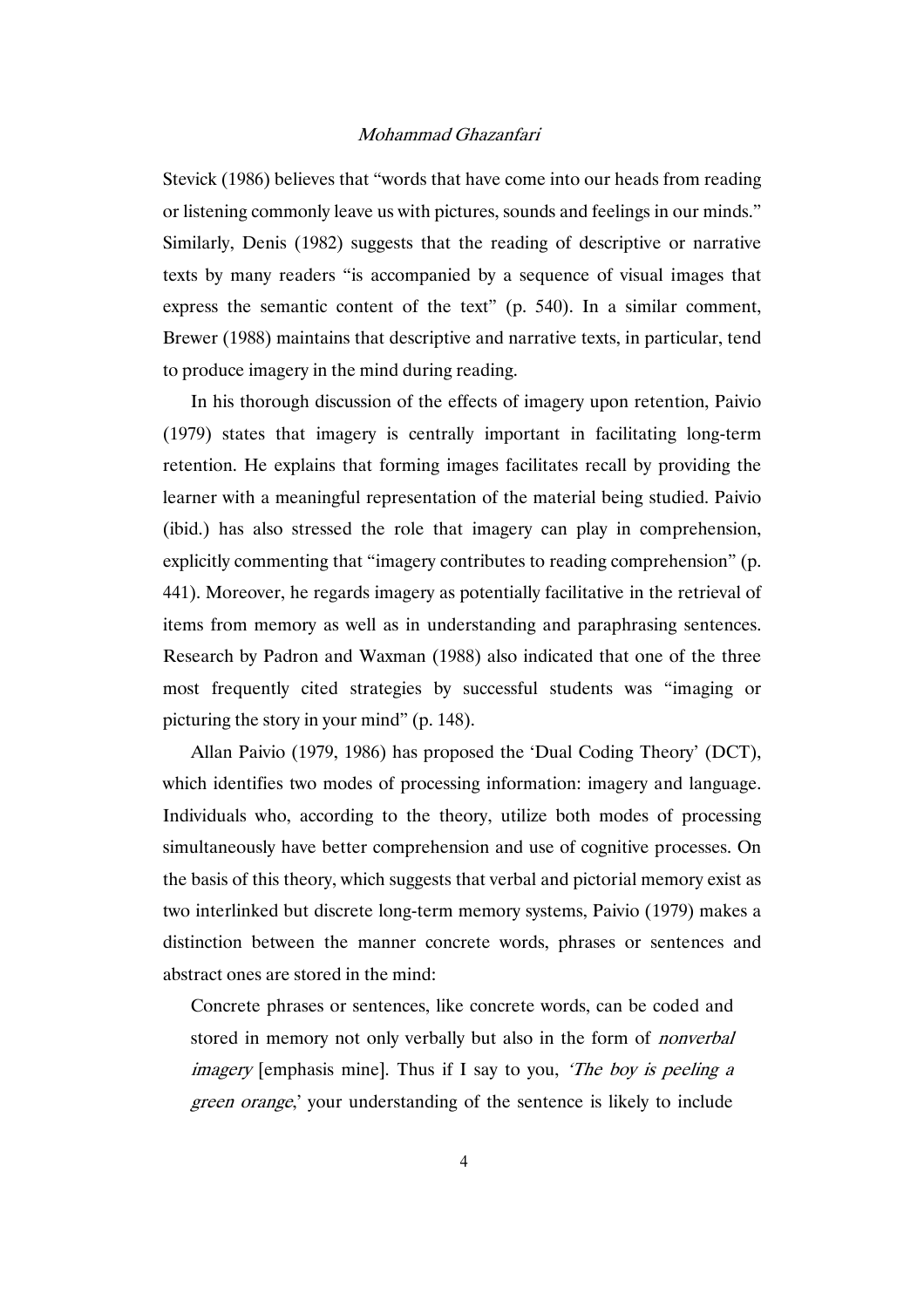some kind of mental picture together with other implicit activities related to peeling oranges…. The input language code has 'flipped over' into a nonverbal one and, if I now ask you to remember the sentence, you might do so by remembering the objects and actions involved in the image and then reconstructing the sentence from it. (Paivio 1979, p. 450).

In the case of abstract sentences, such as 'The theory has predictive power', however, Paivio (ibid.) claims that the situation is different, as" they are likely to be stored in their verbal form" rather than in nonverbal images. Moreover, in 2000, the National Reading Panel published its review of scientifically based reading research found to support reading instruction. Mental imagery was identified as having "reliable effects on improving memory for text" (National Reading Panel 2000, p. 42), especially when used to recall individual sentences or paragraphs.

Nevertheless, it seems that research has so far had very little to say about whether or not L2 readers typically visualize while they read. For example, Eskey (1973, p. 171) in reviewing ways of teaching advanced reading commented that "no one knows exactly what reading is or how anybody learns how to do it", but in his discussion he makes no reference to visualization. Likewise, Block (1986, p. 465) maintains that little is known about what poor readers "actually do as they read, what the strengths and weaknesses of their strategic resources are, and how their reading differs from that of proficient adult readers".

However, she has not included visualization in the list of the reading strategies reported by the readers in her study. Another research project conducted by Knight, Padron and Waxman (1985, p. 789) intended to determine whether there were "differences in either the type or frequency of cognitive reading strategies reported by ESL and monolingual students". Few ESL students reported strategies which could be fitted into categories likely to involve visualization. The researchers came to the conclusion that "the primary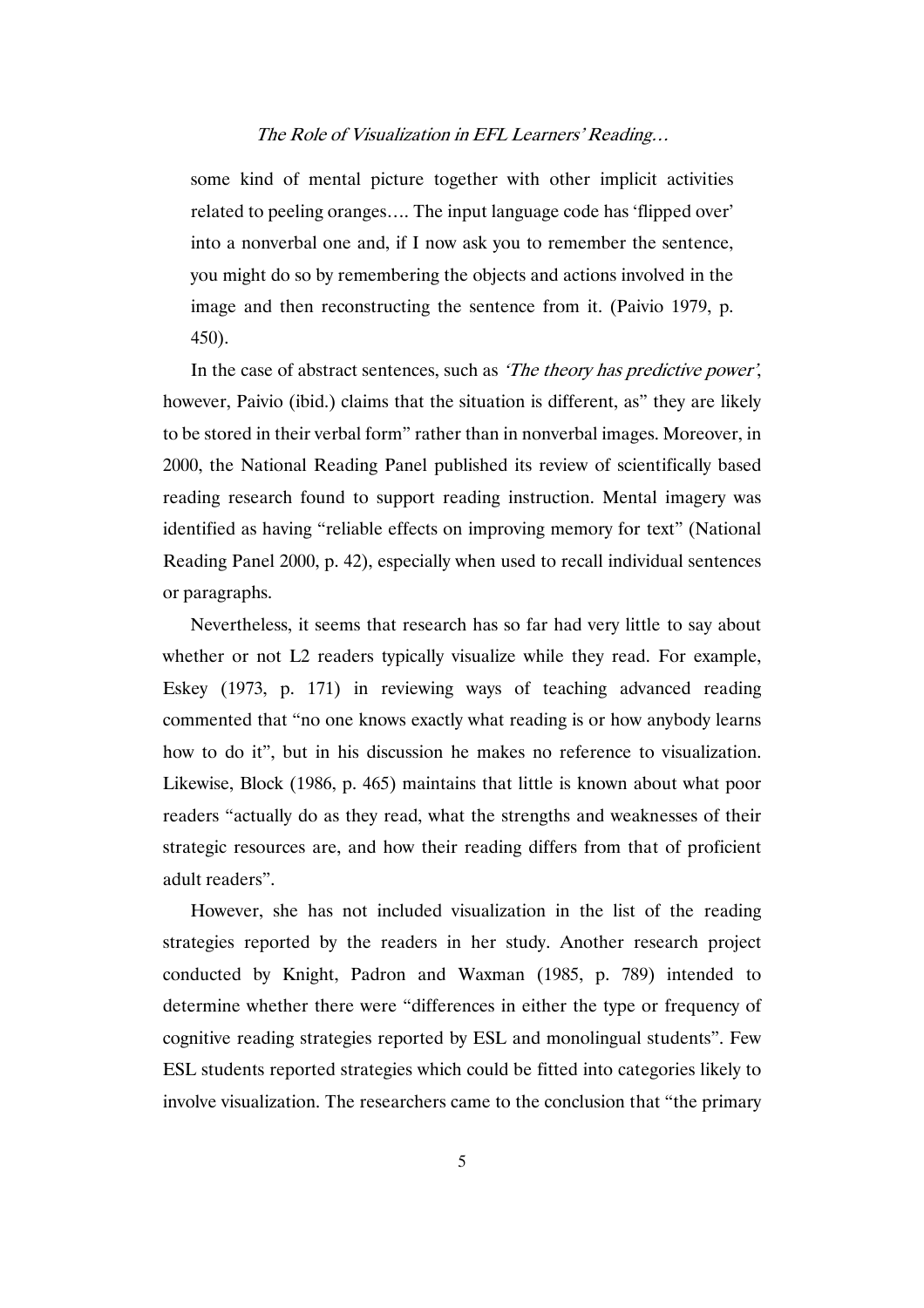concern of second language students is the development of decoding skills, and not those cognitive strategies which enhance reading comprehension" (ibid., p. 791). Padron and Waxman (1988) reported a study of 82 ESL students who were given a Reading Strategy Questionnaire on the Stanford Diagnostic Reading Test they had already been administered, asking them to indicate which of the fourteen strategies on the list they had used while answering the test. They found that *imaging or picturing the story in your mind* was one of the strategies positively related to the students' reading achievement.

Long-term visual memory and methods for increasing memory were studied intensely in the late 1960s. Numerous studies examined the effects of pictorial representation when compared with verbal representation (cf. Paivio, 1979, 1986). Such an effect, labelled the "pictorial superiority effect", clearly addresses the advantage of presenting material by means of visualization aids. Shepard (1967), for example, found that subjects in one study were 98% more accurate when recalling pictures or graphics than when recalling text.

In one of the few studies done in the 1970s, Anderson and Kulhavy (1972) reported that high school seniors who received imagery instructions before studying a text recalled no more 'factual' content than did a non-instructed control group. However, on further probing, through giving the subjects a questionnaire after the study, the researchers discovered that not all of the students in the imaging group actually created images (only 50% did), and many in the control group did create images (about one-third)! Comparing those subjects from both groups who actually used imaging with those who did not showed significant differences in favor of the imaging strategy. Bull and Wittrock (1973) compared the effect of experimenter-provided vs. learnergenerated imagery with elementary school children. As predicted, results showed that the group that generated images performed significantly better than those who copied definitions. The results of a study by Kulhavy and Swenson (1975) with 119 fifth- and sixth-grade children also indicated a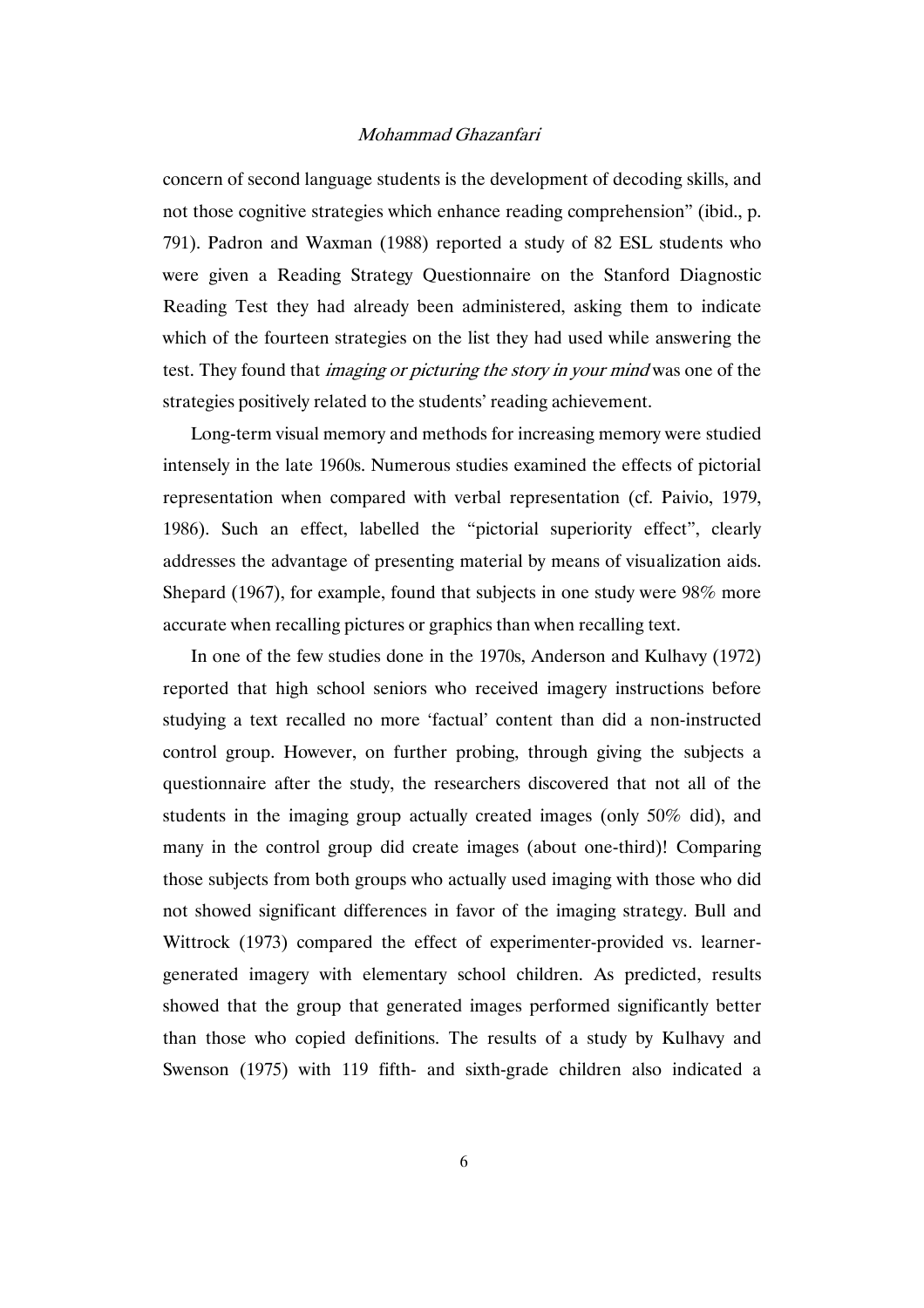decided superiority for learners receiving imagery instructions. The instructed children, furthermore, recalled more semantic than verbatim test items.

In a series of four experiments to determine the readers' imagery abilities, Denis (1982) found that when subjects read a descriptive or a narrative text, 'high imagers' remembered the text better than 'low imagers'. He further claims that when subjects produce more images, their recall of a text increases.

Kourilsky and Wittrock (1987) investigated what effect the sequence of the use of verbal or imaging generative activities would have on economic understanding by high school students. They found that using verbal elaborations first, followed by imaging, significantly increased economic understanding. Likewise, Jimenez, Garcia, and Pearson (1996) identified 22 distinct reading strategies in a study of eight bilingual children identified as successful readers. Visualization has been mentioned one of the ten "reader initiated strategies" (p. 99) which the successful readers did use.

Finally, in Tomlinson's experiments (1997), those students who reported visualizing while reading a text tended to achieve greater comprehension and recall than those who did not. Finally, Sadoski and Willson (2006) conducted a six-year study in one school district, where they implemented a reading program involving visualization. The analysis of results indicated significantly greater performance on reading comprehension by students who participated in the program than the state average.

However, despite the significant role that visualization seems to play in reading texts, some researchers (e.g., Stevick, 1986; Tomlinson, 1997, 1998) maintain that most L2 learners do not usually visualize when engaged in reading narrative and descriptive texts. But those who do visualize achieve greater comprehension and recall than those who do not. Nevertheless, Tomlinson (ibid.), on the basis of his own research and experience, strongly believes that L2 learners can be helped to visualize when they get engaged in reading, which can contribute positively towards their development of greater reading proficiency.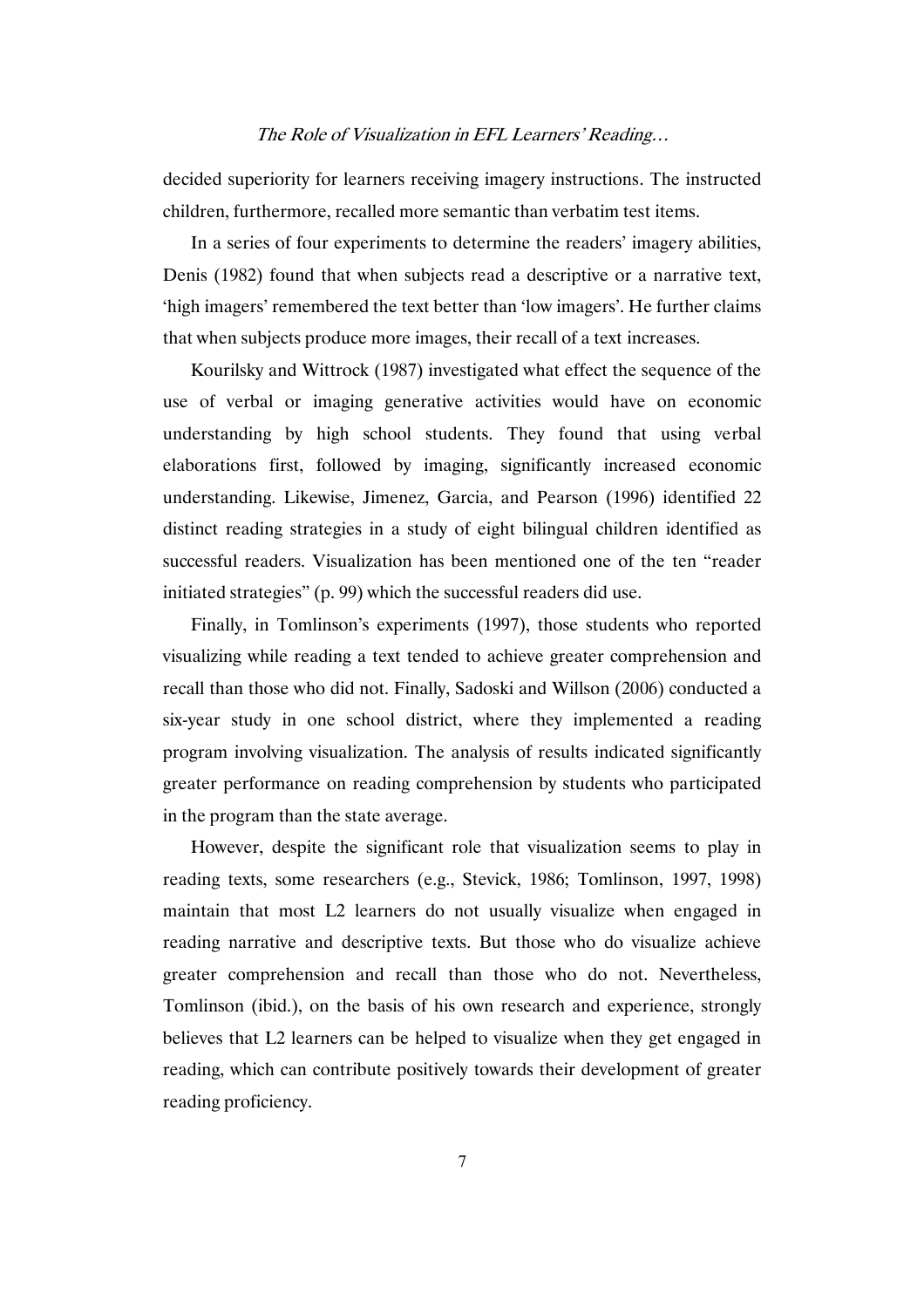# 1.3. Theoretical Grounding

# 1.3.1. Generative Learning Theory

As conceived by Wittrock (1974), the model of generative learning integrates several areas of cognitive psychology (cognitive development, human learning, human abilities, and information processing). The model has been claimed to be tested even in areas other than language teaching and learning. Bonn and Grabowsky (2001), for instance, remind us that the generative learning theory (GLT) is even applicable to the teaching of disciplines such as economics and mathematics, since "it is a model of learning from teaching. Its focus is upon what a teacher can do to facilitate comprehension and retention" (Wittrock  $\&$ Alesandrini, 1990, p. 490). The learner is also expected to take an active role in this model, as "effective instruction causes the learner to generate a relationship between new information and previous experience" (Wittrock, 1974, p. 182). Therefore, it seems that cognitive strategies such as image production in the mind while one is engaged in reading a literary text, or simply visualizing, may also be inserted within the paradigm of generative learning theory.

The central process of Wittrock's model of reading comprehension is to get readers to think, to generate, that is, the process of constructing meaning out of words, sentences, paragraphs, and texts. In Wittrock's own words, "Good reading … involves generative cognitive processes that create meaning by building relations between the text and what we know, believe, and experience" (Wittrock, 1983, p. 600). Such a generation of relations among the parts of the text and between the text and one's background knowledge, according to Wittrock, not only enhances comprehension but also involves the reader to build relations between the text and one's knowledge and experience.

The generative approach to learning is consistent with current views of learning through reading which argue that meaningful understanding of the text is dependent upon the reader's experience of the world. "You can understand the text only if you bring to it relevant experience of discourse and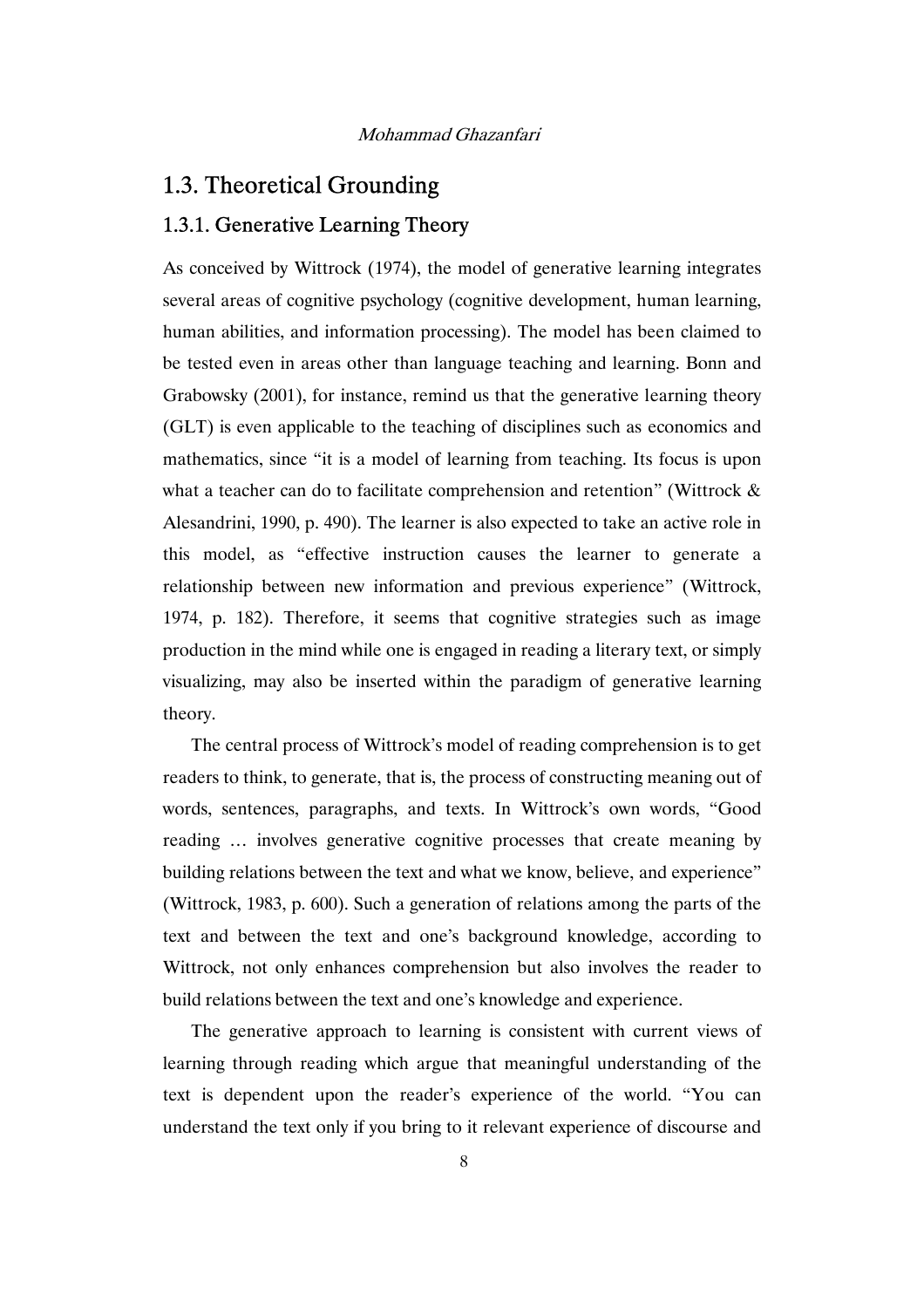of context" (Fowler, 1996, p. 9, cited in Sheehan, 2003). In other words, the efficient reader should draw on previous experience and try to apply his/her personal world experience to the 'ideational' focus of the text, to use Halliday and Hasan's (1976) terminology. Anderson and Pearson (1984) put stress on the fact that "the content of meaning is influenced by the text and by the contribution of the reader's prior knowledge." The importance of background knowledge for reading comprehension is so vital that Pearson (1985) emphasizes that in order to help students comprehend better, we should teach them more about the world.

The most essential and basic assumption of the generative model is that the learner does not receive information passively; he/she is actively engaged in the learning process, working to construct meaning out of the information found in the environment of learning. "For generative learning, the learner is the key the controller of whether information is learned or not" (Grabowsky, 2001, p. 901).

# 1.4. Research Questions

In line with the pedagogical objectives of the study, the researcher has attempted to investigate the following pair of research questions:

1. Does practice of visualization as a generative study strategy by EFL learners bring about any variation in their reading comprehension of narrative texts?

2. Does practice of visualization bring about any variation in EFL learners' recall of narrative texts?

# 1.5. Research Hypotheses

On the basis of the above research questions, the two following null hypotheses may be formulated. Hence, the statistical results of the study would either support or reject the null hypotheses.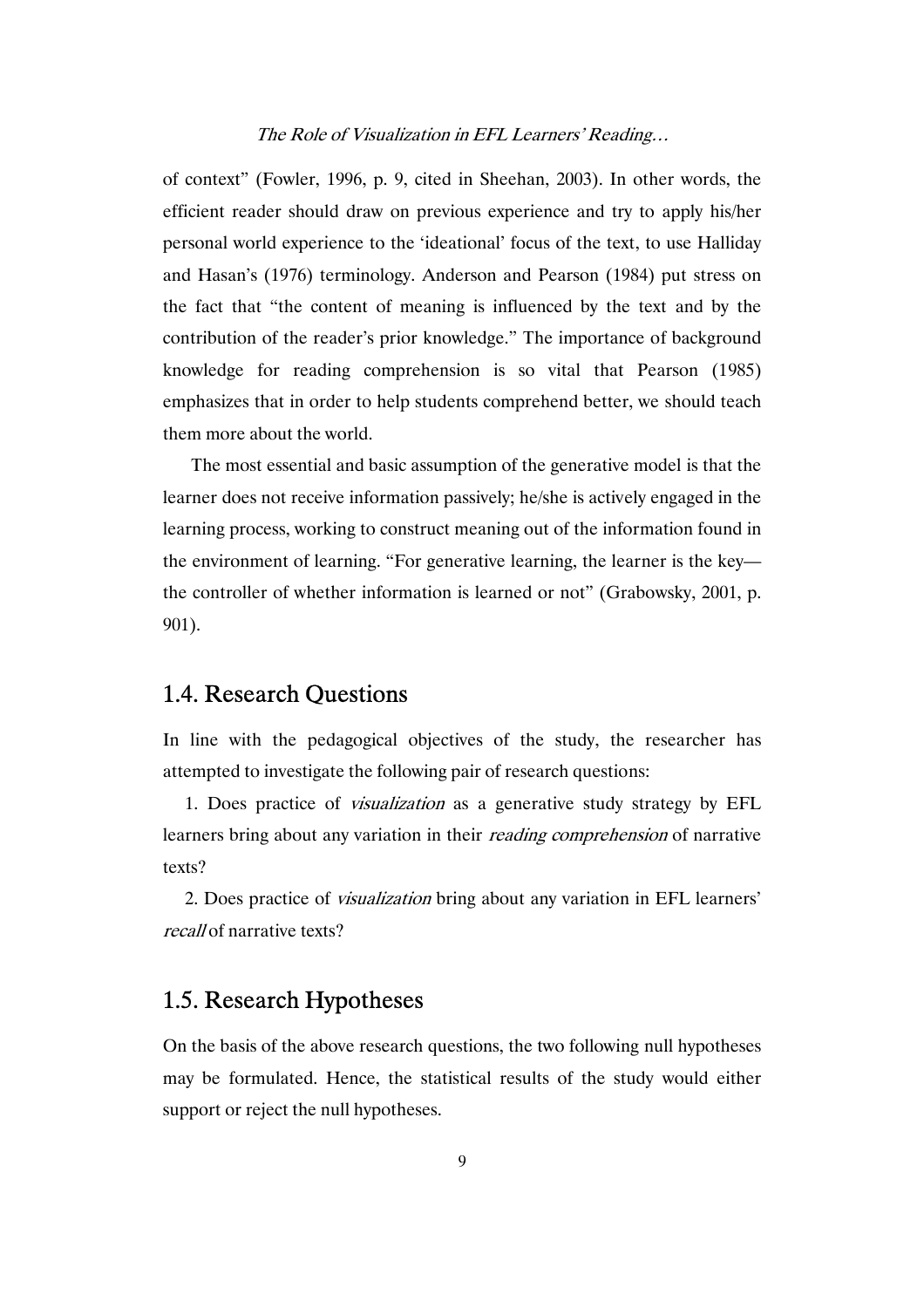Ho(1): Encouraging EFL learners to visualize in the process of reading narrative texts has no effect on their *reading comprehension* of such texts.

Ho(2): Encouraging EFL learners to visualize in the process of reading narrative texts has no effect on their *recall* of such texts.

# 2. Method

### 2.1. Participants

Fifty undergraduate, junior, EFL students, of both males and females, majoring in English literature at Sabzevar University of Teacher Education, Iran, participated in this study. The participant students were first given a reading comprehension pre-test to see if there are any significant differences among them with respect to their reading comprehension ability. They were then randomly assigned to attend a short-story course in two equal sections, both sections being taught by the researcher.

#### 2.2. Materials and Procedure

As part of the course materials, three short stories were selected as the materials for the research project: Oscar Wilde's "The nightingale and the rose" and James Joyce's "Eveline" and "Araby". After randomly assigning the participants to two equal groups (each consisting of 25 students), the experimental group (i.e., the visualization group, or group A), in addition to being provided with conventional means of explaining the literary text by the instructor/researcher (e.g., with regard to some lexical items, the role of the characters vis-à-vis each other, rhetorical figures, etc.) was instructed and encouraged to visualize before, whilst, and after reading the narrative text in the class. They were asked, for example, to imagine the setting, the characters, and the scenes described in the story in their minds. For instance, they were requested to, "Try and see Eveline's face in your mind." Or the researcher told the students, "As you are busy silently reading the story, as soon as you come to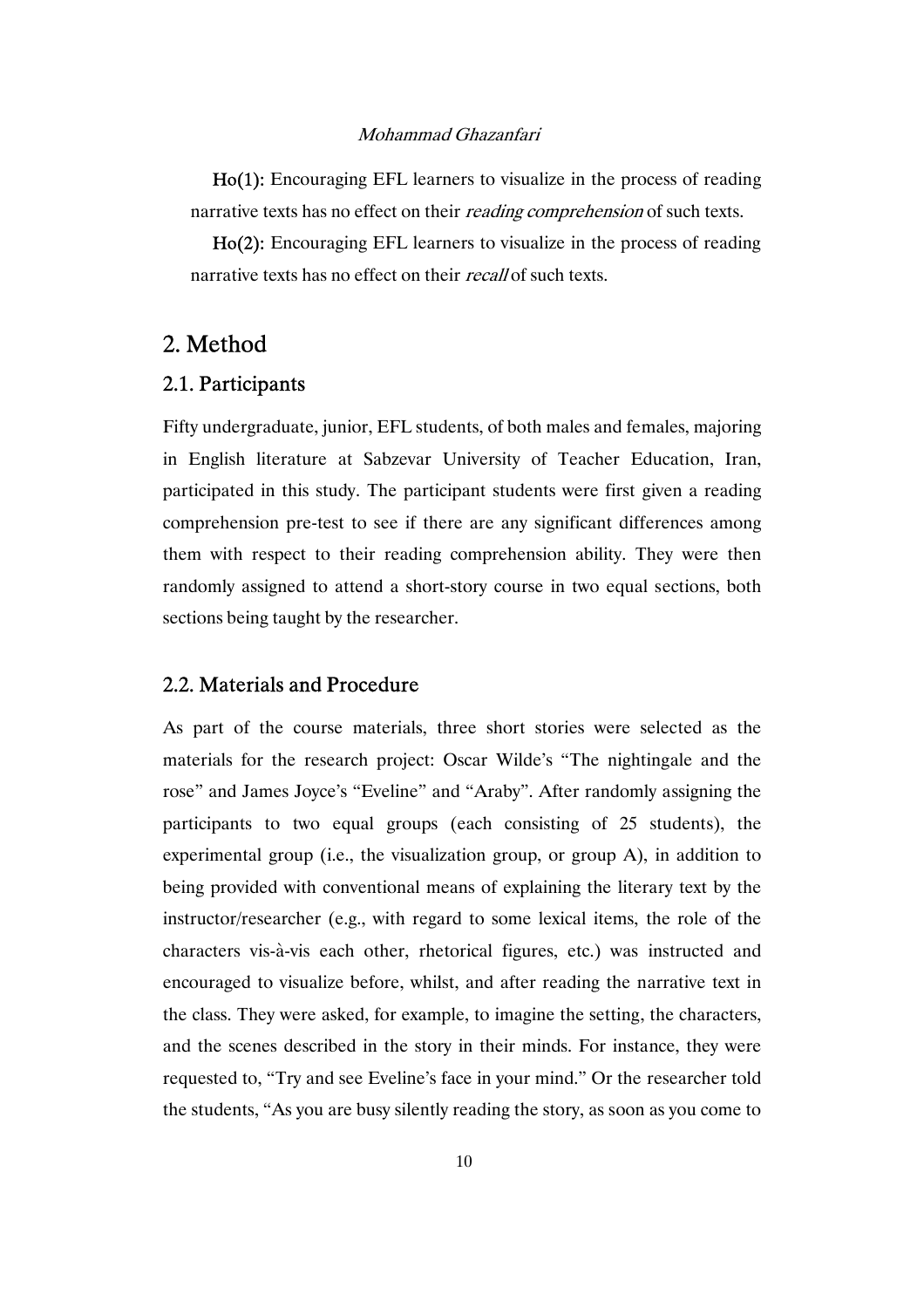a description of, say, a place, a landscape, a character, a situation, an object, or whatever that can be imaginable, do your best to form a picture of that in your mind and try to imagine it as vividly as you can." The experimental group was also asked to draw some of the characters, objects or scenes depicted in the stories (for example, to draw Eveline while sitting by the window and thinking by herself, or to draw the encounter of the young student and the rose in Oscar Wilde's story, and so forth) as they imagined them in their minds in the simplest manner they could. Or they were encouraged to summarize some portions of the stories by drawing a series of related pictures. The students were also advised to continue practicing visualization after they leave the class, when they are by themselves at home dealing with the reading material. It is worth reminding that the instructions were given orally in English by the researcher himself in the classroom.

The control group (group B), however, was **not** asked or was **not** encouraged to apply such visualization practices (for example, not being requested to form pictures related to people, objects, situations, and so on in the mind; nor being asked to draw the characters, objects, or scenes in the story as they visualized them, etc.) in the process of reading the stories. In other words, the control group was merely taught by applying the conventional procedures of teaching literary texts (for instance, dealing with vocabulary, comprehension of some portions of the text, the role of characters in interactions with each other, etc.) and discussing figures of speech (e.g., metaphors, similes, etc.) in the same manner as these things were being discussed in the experimental class.

Moreover, during each session, in both experimental and control classes, the entire time of the class was devoted to dealing with the story being discussed and there was no specific time limit on accomplishing the reading by the students. To put it another way, the time spent on the task of reading by the participants was not considered a variable to be accounted for in the study.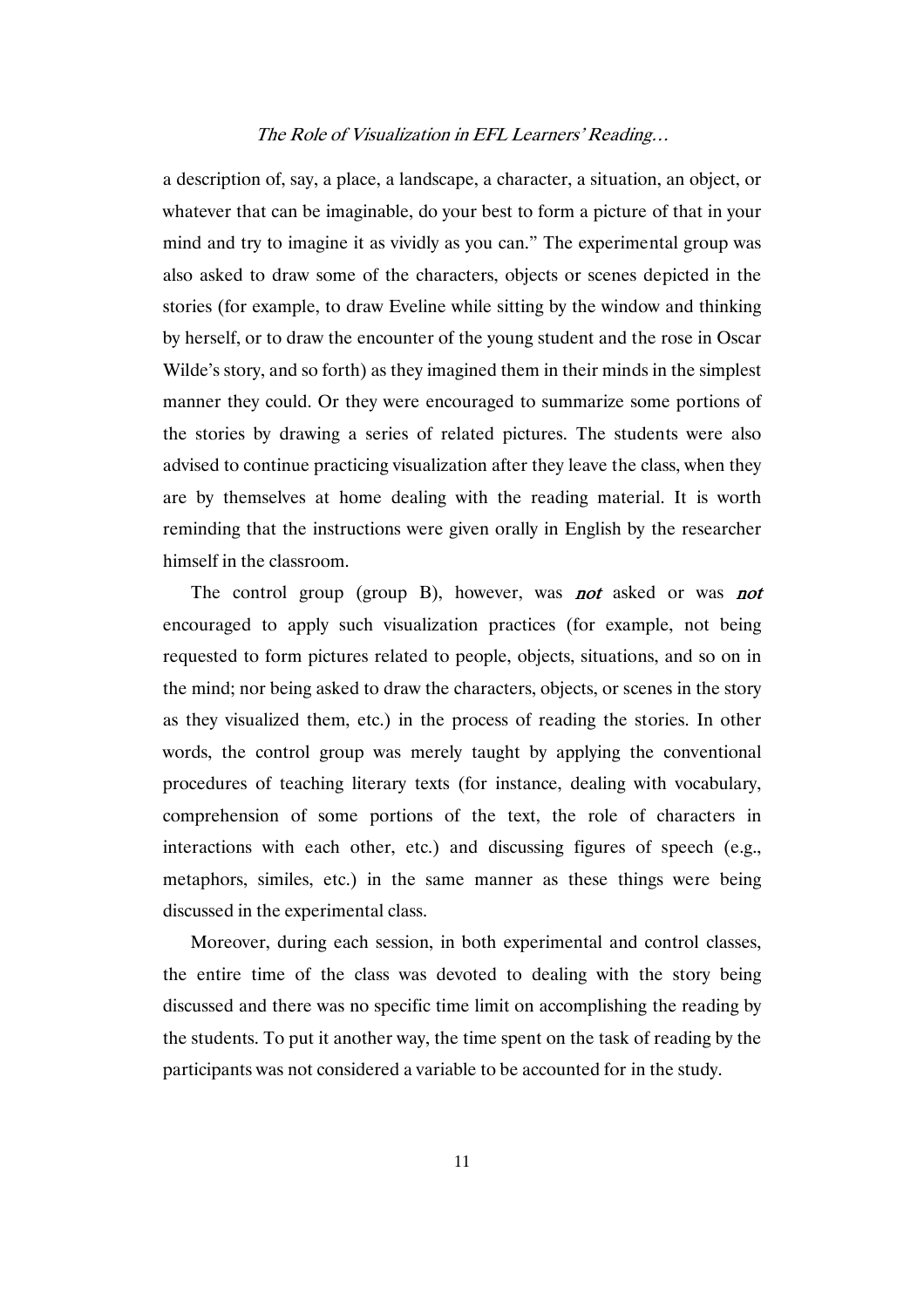### 2.2.1. The Reading Comprehension Pre-test

To have enough evidence on the participants' reading ability, the researcher gave them the reading comprehension section of a Michigan test. The results of this pre-test, of course, indicated that there were no significant differences among the students as to their reading comprehension ability.

#### 2.2.2. The Reading Comprehension Post-test

One week after presenting the short stories to the two groups of participants, both groups were asked to take a reading comprehension, multiple-choice test, composed of 42 items, on the stories discussed in the classes. The students were given brief extracts of the stories, followed by comprehension questions, and were to choose the right answer for each item from among the four alternatives (see Appendix A).

#### 2.2.3. The Recall Test

Two weeks after administering the reading comprehension test, both groups of participants were given a multiple-choice, recall test, composed of 30 items, on the content of the stories. In this test, however, they merely had to rely on their memories and what they remembered from the stories. They were asked about the events, the settings, the characters, and the relationships among the characters in the stories (see Appendix B).

# 3. Results

### 3.1. Results of the reading comprehension test

As it was mentioned earlier, the two groups of the participants were given a reading comprehension test one week after the three short stories had been presented and discussed in both classes by the researcher. Having scored the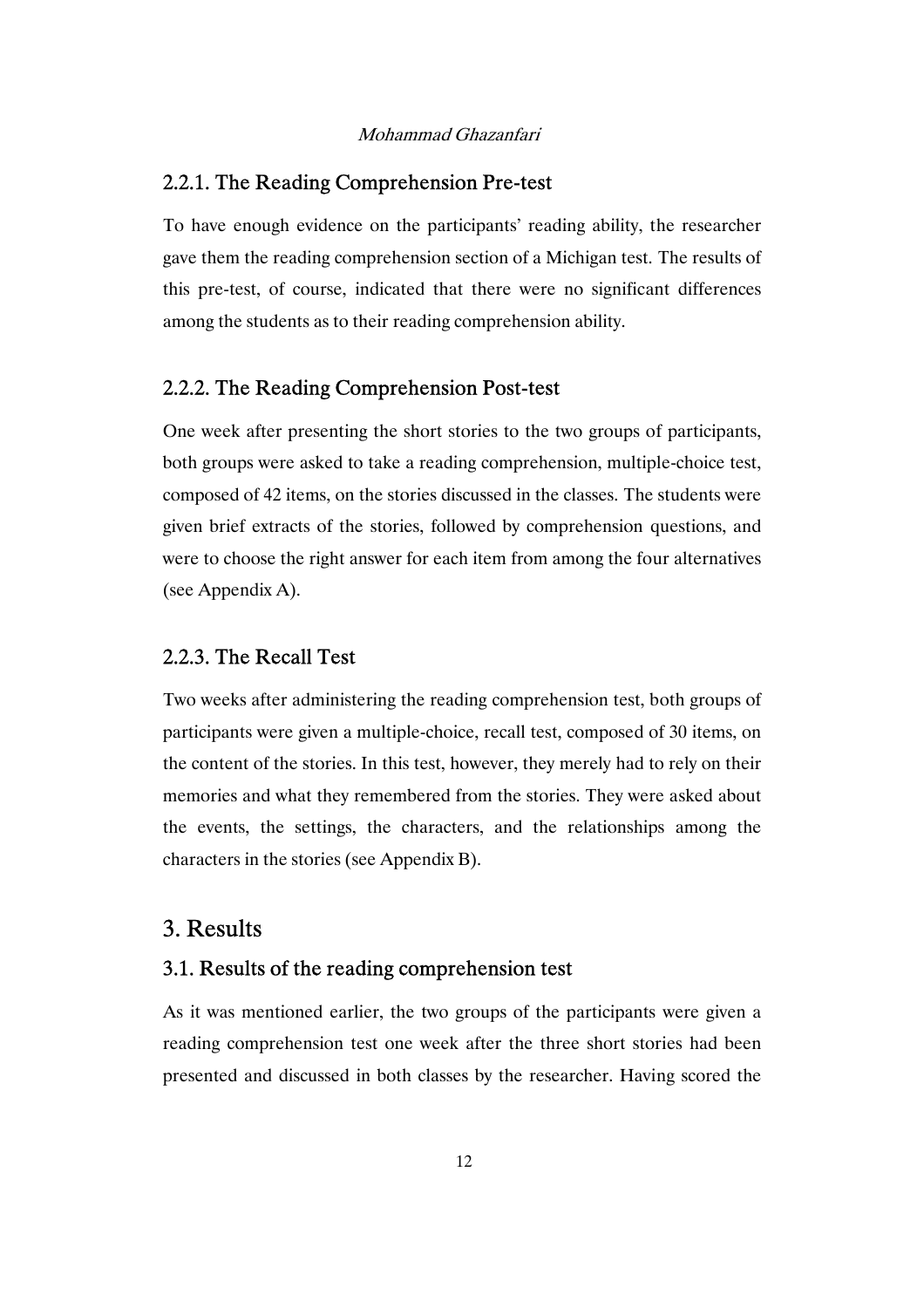test papers, the researcher computed the arithmetic mean (or simply, the mean) for each group (see Table 1, below).

As there were totally 42 items in the test, assigning one point to each correct item would add up to a maximum of 42 points. In order to compare the means, a t-test was run to see if the means were significantly different (see Table 2, below).

### Table 1

#### Results of the reading comprehension test on the short stories

| Group                    | N  | Mean  | SD   |  |
|--------------------------|----|-------|------|--|
| A (experimental)         | 25 | 33.64 | 2.84 |  |
| B (control)              | 25 | 30.00 | 3.60 |  |
| N=number of participants |    |       |      |  |

SD=standard deviation

#### Table 2

#### Results of the t-test to compare the means on reading comprehension test

| df                            | $\tau_{\rm obs.}$ | $t_{\rm crit.}$ | $p$ value $(\alpha)$ |  |
|-------------------------------|-------------------|-----------------|----------------------|--|
| $N-1=24$                      | 3.97              | 2.064           | .05                  |  |
| df=degree of freedom          |                   |                 |                      |  |
| $t_{obs=}$ observed t         |                   |                 |                      |  |
| $t_{\text{crit}}$ =critical t |                   |                 |                      |  |

## 3.2 Results of the recall test

Two weeks after presenting the three short stories to the two groups of participant, a recall test of multiple-choice format, composed of 30 items, was administered in order to compare the two groups with regard to remembering the content of the stories. Thus, assigning one point to each correct item would add up to a maximum score of 30. The mean score on the recall test for each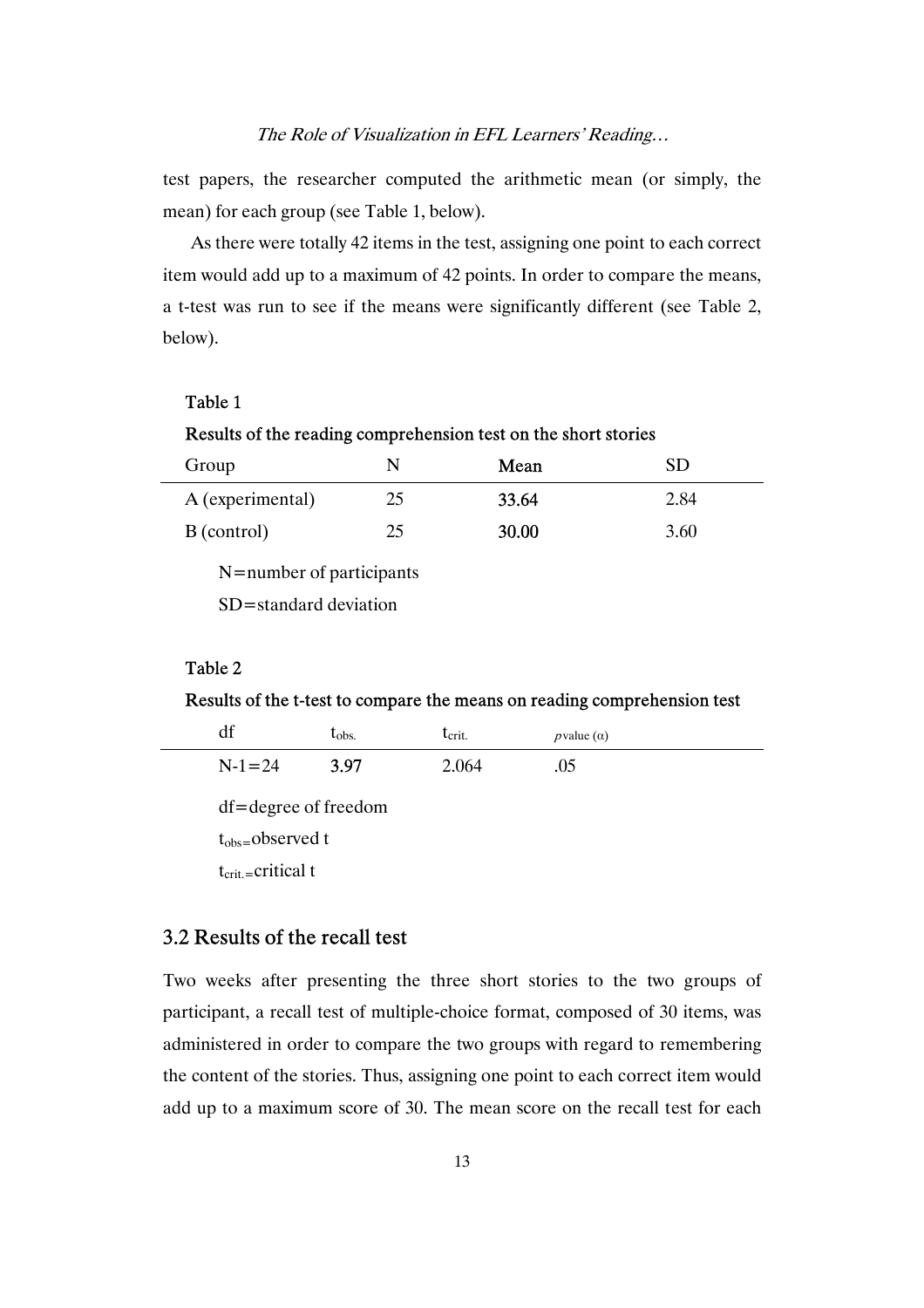group was separately computed (see Table 3 below). Then, for the comparison of the obtained means, a t-test was run (see Table 4 below).

### Table 3

### Results of the recall test on short stories

| Group                    | N  | Mean  | SD   |  |
|--------------------------|----|-------|------|--|
| A (experimental)         | 25 | 27.52 | 2.10 |  |
| B (control)              | 25 | 23.92 | 3.01 |  |
| N=number of participants |    |       |      |  |
| SD=standard deviation    |    |       |      |  |

### Table 4

### Results of the t-test to compare the means on recall test

| $\sim$<br>ul |          | $\iota$ <sub>obs.</sub> | $\mathbf{c}$ crit. | $p$ value $(\alpha)$ |
|--------------|----------|-------------------------|--------------------|----------------------|
|              | $N-1=24$ | 4.90                    | 2.064              | .05                  |

df=degree of freedom

tobs=observed t

 $t_{\text{crit}}$ =critical t

# 4. Limitation of research

I have to mention one more point with respect to the instructions given to the experimental group of participants, the results, and the analyses of the study. As I explained in the procedure of the study, when instructing the students how to practice visualizing, I did not ask them to try to make links between the cultural aspects of the literary texts and that of their own while they imagined the events, the behaviour of the characters, the way the characters interacted with other people, the locations, or scenes described in the stories. However, the students are likely to automatically create such links in their minds while reading the stories, especially, when they discover that there are certain cultural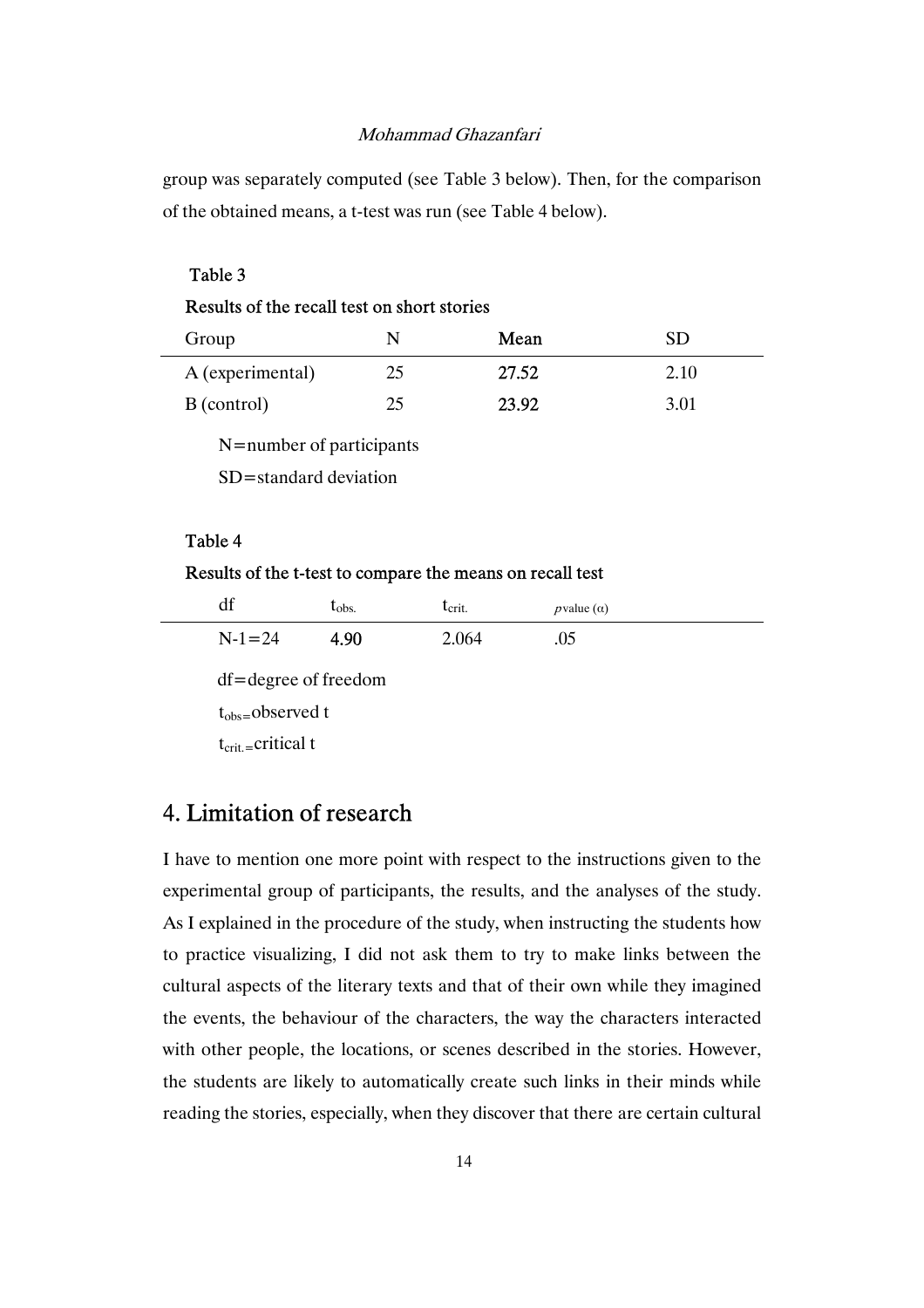elements in a given story that seem close to their own culture. For instance, the setting, the theme, the locations, the emotive atmosphere, and many other elements in the story by Oscar Wilde, discussed above, seem to have a Persian coloration. (As a matter of fact, the motif of the love of the nightingale to the rose has been widely reflected, though often metaphorically, in classical Persian literature, in particular, in the poetry by well-known poets like Rumi, Sa'di, Hafiz, and others.) Therefore, it would seem natural for the students to develop cultural bridges between the elements of the target text and their own native culture.

Nevertheless, the present research did not aim to account for such cultural aspects, neither in the instructions provided for the students to encourage them to visualize, nor in the analysis of the products of their visualizing attempts (for instance, the drawings they produced of the characters). Hence, the issue is worthy of being considered for further research with this respect in future studies by other scholars or the researcher himself.

# 5. Discussion and conclusions

In the introduction, in line with pedagogical objectives and orientation of the study, two research questions were proposed: the first asking whether getting EFL learners to visualize would have any effect upon their *reading* comprehension of narrative texts, and the second questioning if the strategy would have any impact on their *recall* of narrative texts. Furthermore, on the basis of these research questions, a pair of null hypotheses were also proposed—assuming that the implementation of visualization strategies would have no effect either on EFL learners' reading comprehension ability or on their recall of the narrative texts.

As it was mentioned, there were no significant differences in reading comprehension between the groups at pre-test, while there were significant differences among them at both the reading comprehension post-test and the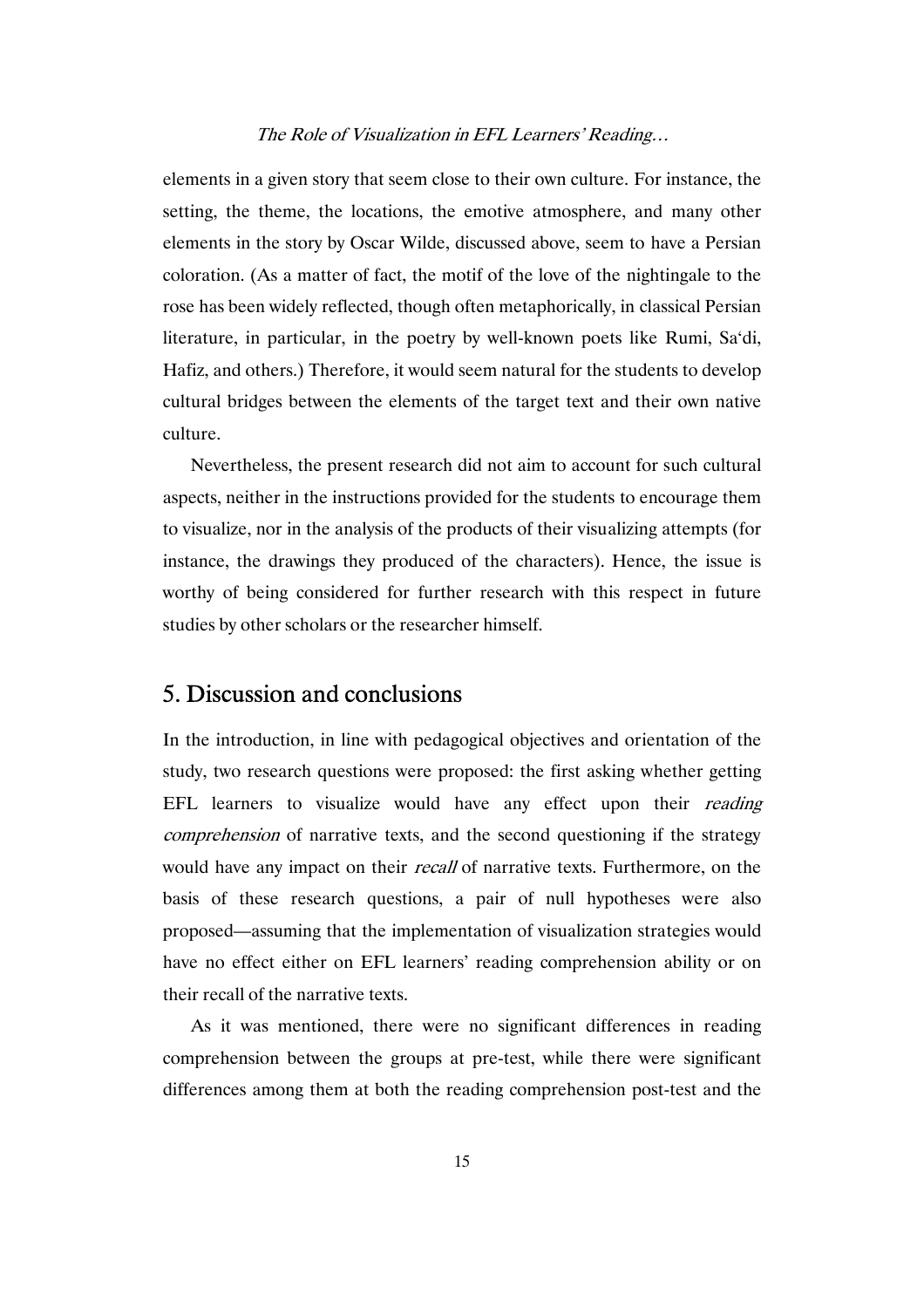recall test. Therefore, the differences may be attributed to the practice or nonpractice of visualization by the participants.

The obtained mean scores by each of the two groups on the reading comprehension post-test indicated that the experimental group (i.e., the visualizers) obtained a higher mean than the control group (33.64 versus 30.00, respectively), which turned out to be significant. By setting  $\alpha$  (the p value) at .05, according to the table of the t distribution, the critical value of t (i.e.,  $t_{\text{crit}}$ ) would be 2.064, while our obtained t (i.e.,  $t_{obs}$ ) is equal to 3.97 (see Table 2, above). Therefore, with  $t_{obs} = 3.97$ , df=24, p<.05, and  $t_{crit} = 2.064$ , as the observed value of t exceeds its critical value, we can reject the first null hypothesis (see 1.6., above), denoting that practicing visualization by EFL learners before, whilst, and after reading literary texts would positively influence their reading comprehension of narrative texts—namely, would enhance their reading comprehension capability of such texts.

In a similar manner, the mean scores obtained by the experimental and control groups on the recall test, as displayed in Table 3, above, indicate that the experimental group by attempting to visualize in the process of reading short stories obtained a significantly greater mean than the control group. With regard to the results of the t-test, which was run to compare the obtained means on the recall test, the second null hypothesis proposed in 1.6., above, is also rejected. That is, according to Table 4, above, with the critical value of t being equal to 2.064, the obtained value of t being equal to 4.90, df = 24, and  $p<.05$ , once more the null hypothesis, assuming that visualization by EFL learners would have no effect upon their recall of narrative texts, is rejected. The rejection of the null hypothesis, in this case, would suggest that applying visualization in the process of reading narrative texts does improve EFL learners' recall of such texts. To put it another way, the visualizers significantly outperformed the non-visualizers on the recall test in the same way as they did on the reading comprehension post-test.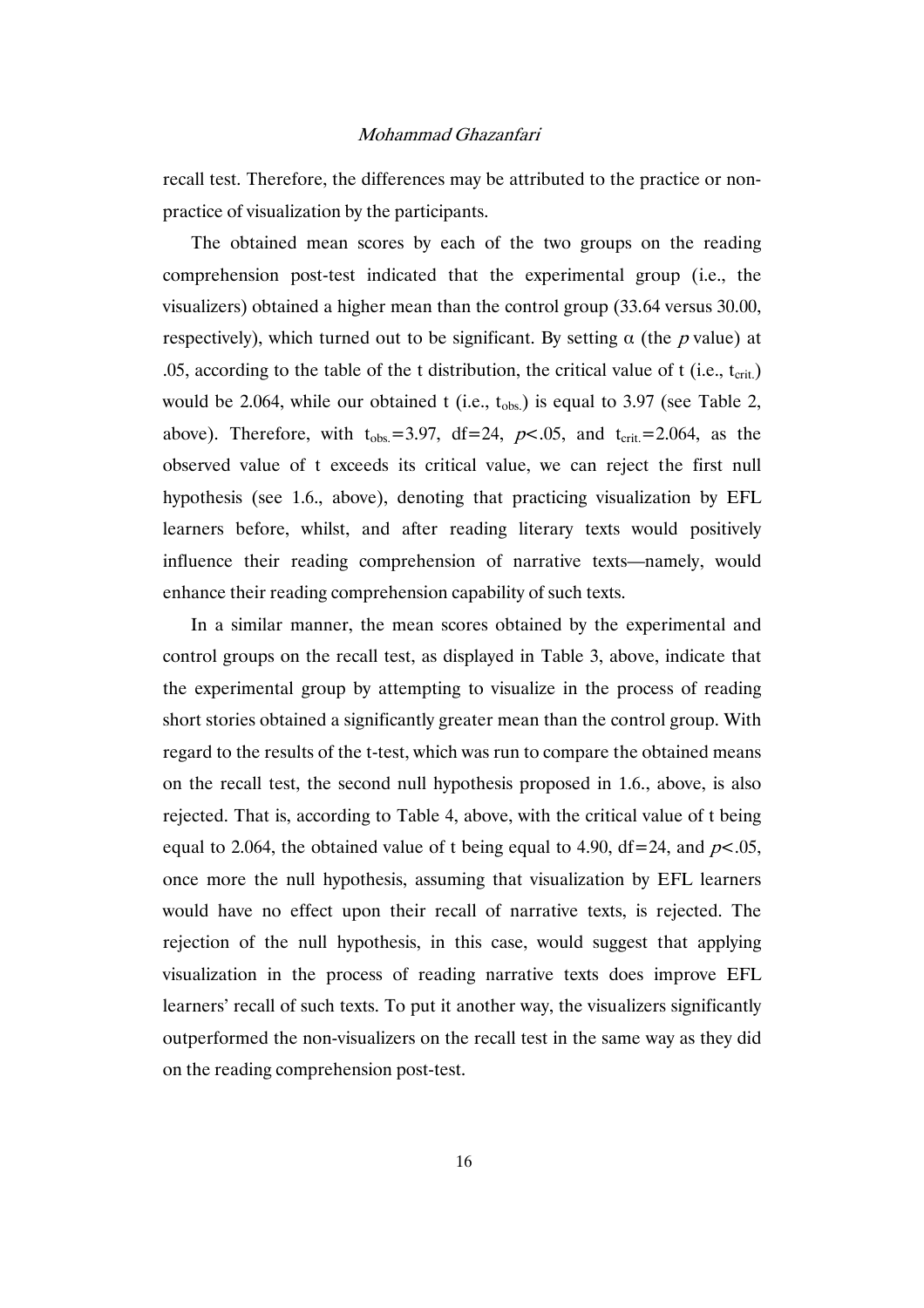# References

- Anderson, R. C., and Kulhavy, R. W. (1972). "Imagery and prose learning", in Journal of Educational Psychology 63, pp. 242-243.
- Anderson, R. C., and Pearson, P. D. (1984). "A schema-theoretic view of basic processes in reading comprehension", in P. D. Pearson (ed.), Handbook of reading research, New York: Longman, pp. 255-291.
- Block, E. (1986). "The comprehension strategies of second language readers", in TESOL Quarterly 20, pp. 463-494.
- Bonn, K. L., and Grabowski, B. L. (2001). Generative learning theory: A practical cousin to constructivism (Paper presented at the Joint Mathematics Meetings, New Orleans). Retrieved December 10, 2007, available at: http://www.math.mtu.edu/~klbonn/GLT\_in\_New\_Orleans.html
- Brewer, W. F. (1988). "Postscript: Imagery and text genre", Text 8, pp. 431-8.
- Bull, B. L., and Wittrock, M. C. (1973). "Imagery in the learning of verbal definitions", in British Journal of Educational Psychology 43(3), pp. 289- 293.
- Eskey, D. E. (1973). "A model program for teaching advanced reading to students of English as a foreign language", in Language Learning 23, pp. 169-184.
- Halliday, M. A. K., and Hasan, R. (1976). Cohesion in English, London and New York: Longman.
- Hobbs, R. (2001). "Improving reading comprehension by using media literacy activities", in Voices from the Middle 8(4), pp. 44-50.
- Jimenez, R. P., Garcia, G. E., and Pearson, P. D. (1996). "The reading strategies of bilingual Latina/o students who are successful English readers: Opportunities and obstacles", in Reading Research Quarterly 31(1), pp. 90- 112.
- Knight, S. L., Padron, Y. N. and Waxman, H. C. (1985). "The cognitive reading strategies of ESL students", in *TESOL Quarterly* 19, pp. 789-792.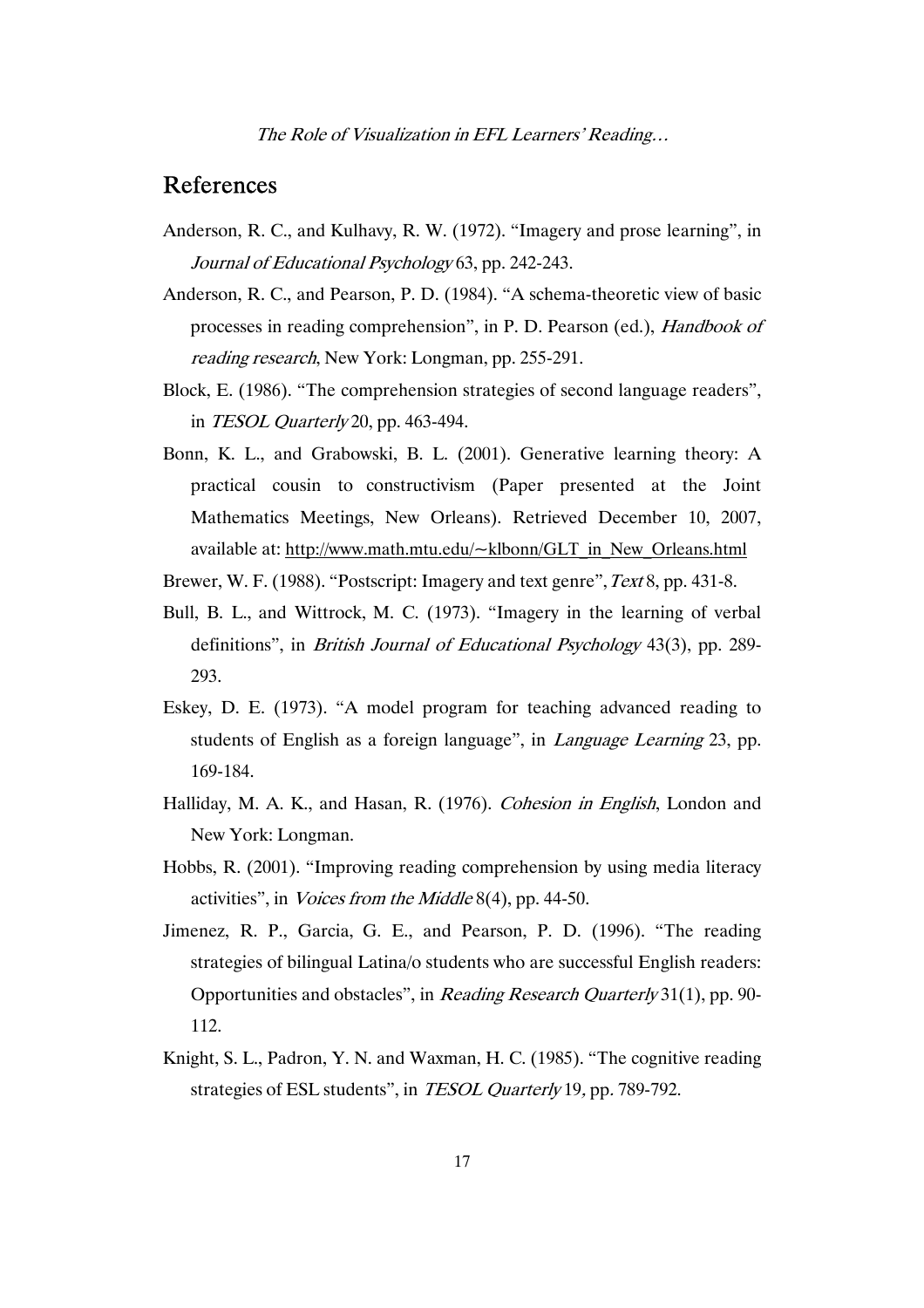- Kourilsky, M., and Wittrock, M. C. (1987). "Verbal and graphical strategies in teaching economics", in Teaching and Teacher Education 3(1), pp. 1-12.
- Kulhavy, R. W., and Swenson, I. (1975). "Imagery instructions and the comprehension of text", in British Journal of Educational Psychology 45, pp. 47-51.
- National Reading Panel (2000). Teaching children to read: An evidence-based assessment of the scientific research literature on reading and its implications for reading instruction.
- NIH Publication No.00-4754.Washington DC: National Institute of Child Health and Human Development. Retrieved September 21, 2008, available at: http://www.fcrr.org
- Padron, Y. N., and Waxman, H. C. (1988). "The effect of ESL students' perceptions of their cognitive strategies on reading achievement", in TESOL Quarterly 22, pp. 146-150.
- Paivio, A. (1979). Imagery and verbal processes, Hillsdale, New Jersey: Lawrence Erlbaum Associates, Publishers.
- Paivio, A. (1986). *Mental representations: A dual coding approach*, New York: Oxford University Press.
- Pearson, P. D. (1985). "Changing the face of reading comprehension instruction", in The Reading Teacher 38, pp. 724-738.
- Sadoski, M., and Willson, V. L. (2006). "Effects of a theoretically based largescale reading intervention in a multicultural urban school district", in American Educational Research Journal 43, pp. 135-152.
- Sheehan, R. (2003). The reader as a productive consumer of text; activating schemata and exploiting lexical networks to assist text processing. Retrieved April 19, 2007, available at:

http://www.philseflsupport.com/ readers productive. asp

Shepard, R. N. (1967). "Recognition memory for words, sentences, and pictures", in Journal of Verbal Learning and Behavior 6, pp. 156-163.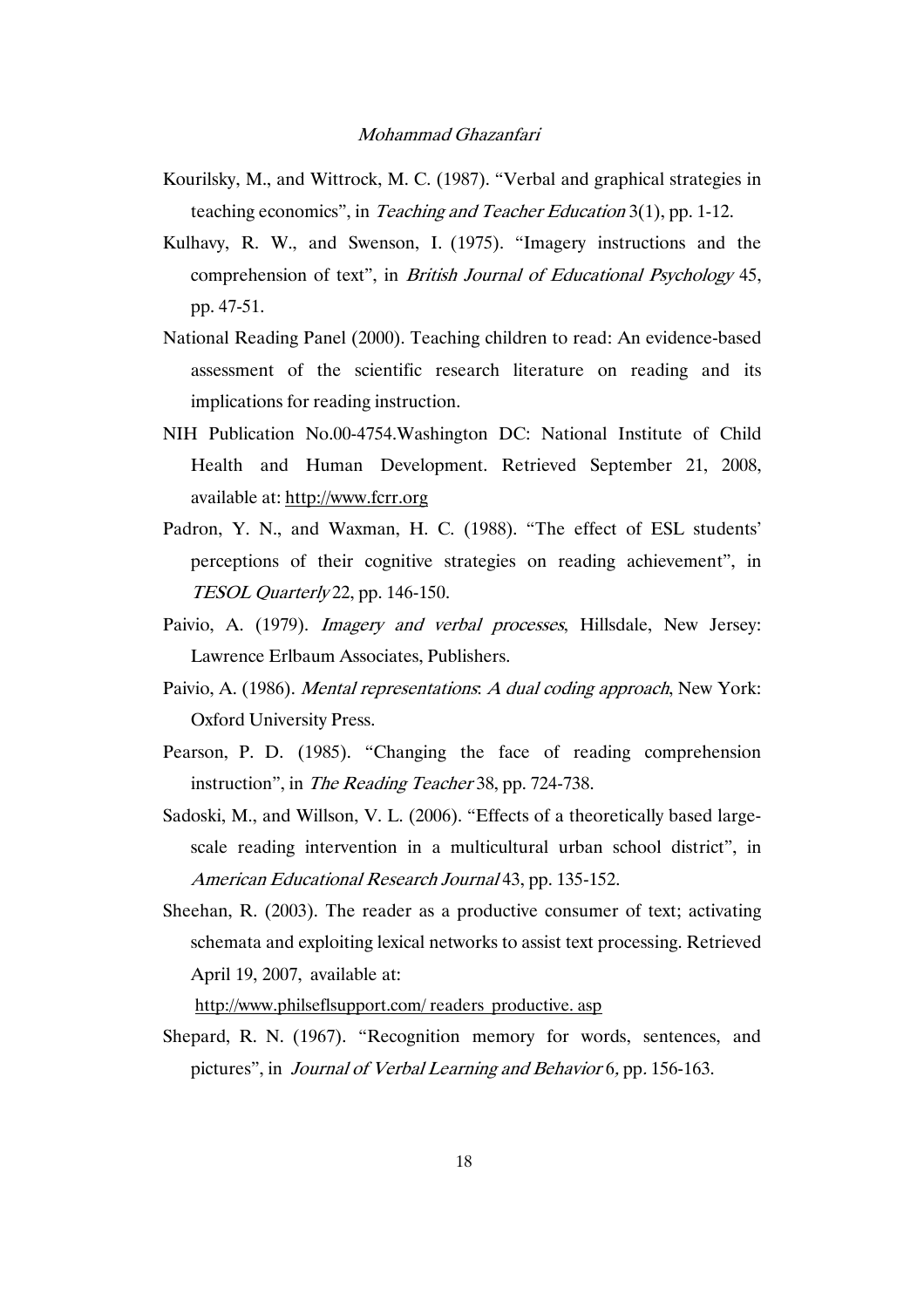- Stevick, E. (1986). Images and options in the language classroom, Cambridge: Cambridge University Press.
- Tomlinson, B. (1997). The role of visualization in the reading of literature by learners of a foreign language (Unpublished PhD thesis, University of Nottingham). Microfilmed version: The British Library, British Thesis Service.
- Tomlinson, B. (1998). "Seeing what they mean: helping L2 readers to visualize", in B. Tomlinson (ed.), Materials development in language teaching, Cambridge: Cambridge University Press, pp. 265-78.
- Widdowson, H. G. (1979). Explorations in applied linguistics, Oxford: Oxford University Press.
- Wittrock, M. C. (1974). "Learning as a generative process", in *Educational* Psychologist 11(2), pp. 87-95.
- Wittrock, M. C. (1983). "Writing and the teaching of reading", in Language Arts 60(5), pp. 600-606.
- Wittrock, M. C. (1985). "Teaching learners generative strategies for enhancing reading comprehension", in Theory into practice 24(5), pp. 123-26.
- Wittrock, M. C. (1990). "Generative processes of comprehension", in Educational Psychologist 24(4), pp. 345-376.
- Wittrock, M. C. (1991). "Generative teaching of comprehension", in Elementary School Journal 92, pp. 167-82.
- Wittrock, M. C. (1992). "Generative learning processes of the brain", in Educational Psychologist 27(4), pp. 531-41.
- Wittrock, M. C., and Alesandrini, K. (1990). "Generation of summaries and analogies and analytic and holistic abilities", in American Educational Research Journal 27(3), pp. 489-502.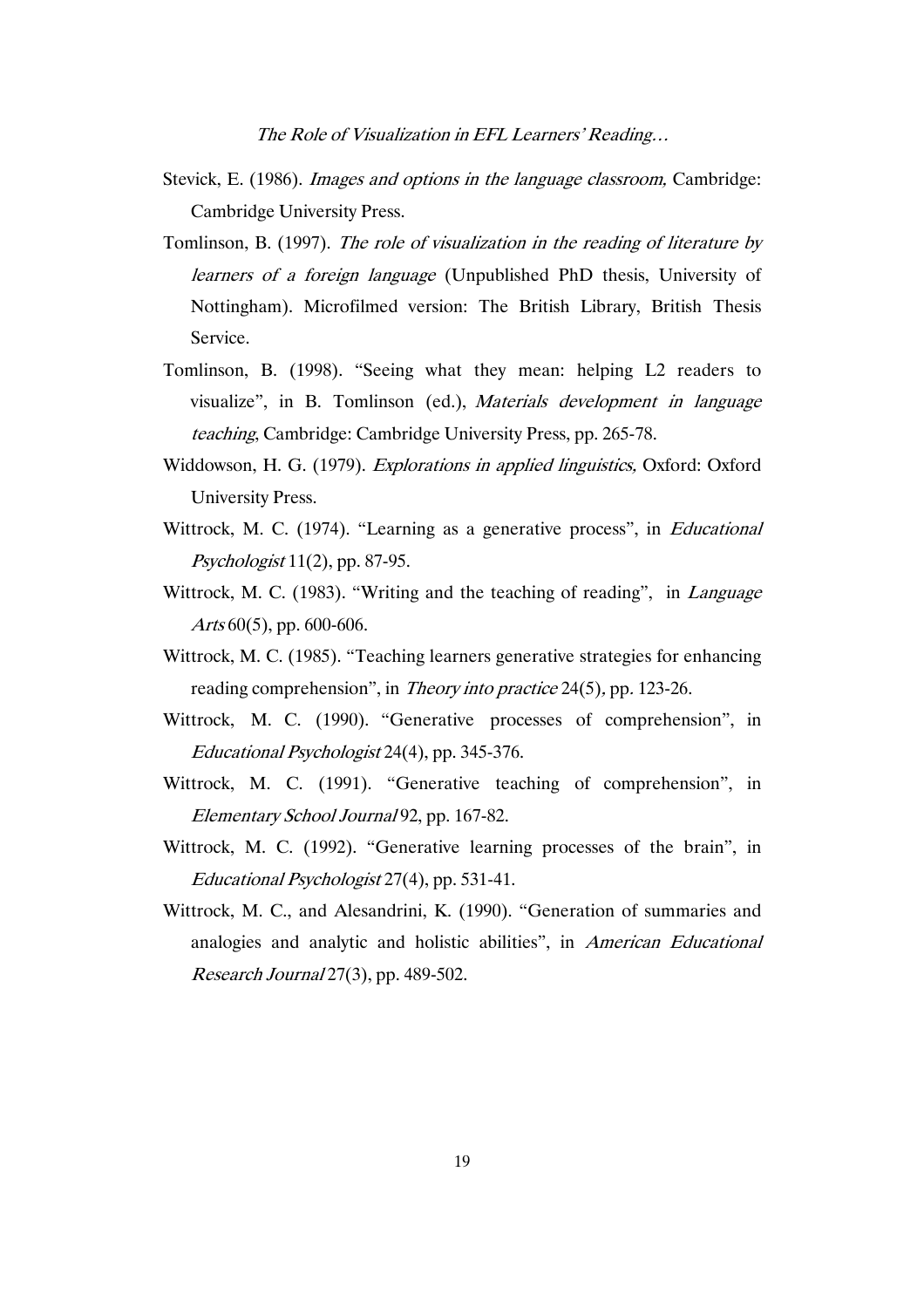# Appendix A: Examples of Reading Comprehension Test on Short Stories (42 items)

## A. On "Eveline"

1. "The children of the avenue used to play together in that field—the Devines, the Waters, the Dunns, little Keogh the cripple, she and her brothers and sisters. Ernest, however, never played: he was too grown up."

Ernest didn't play with the children of the avenue because he was ……. .

a. too young

b. disabled

c. too exhausted

d. much older than others

2. "He took her to see *The Bohemian Girl* and she felt elated as she sat in an unaccustomed part of the theatre with him. He was awfully fond of music and sang a little."

The Bohemian Girl refers to ..................

a. a book b. a novel

c. a piece of drama

d. a song

# B. On "Araby"

"When we returned to the street, light from the kitchen windows had filled the areas. If my uncle was seen turning the corner we hid in the shadow until we had seen him safely housed."

1. The underlined phrase above suggests that …………………….

a. it was part of the children's game

b. they were afraid of his uncle

c. they were hiding from their parents

d. they tried to frighten other people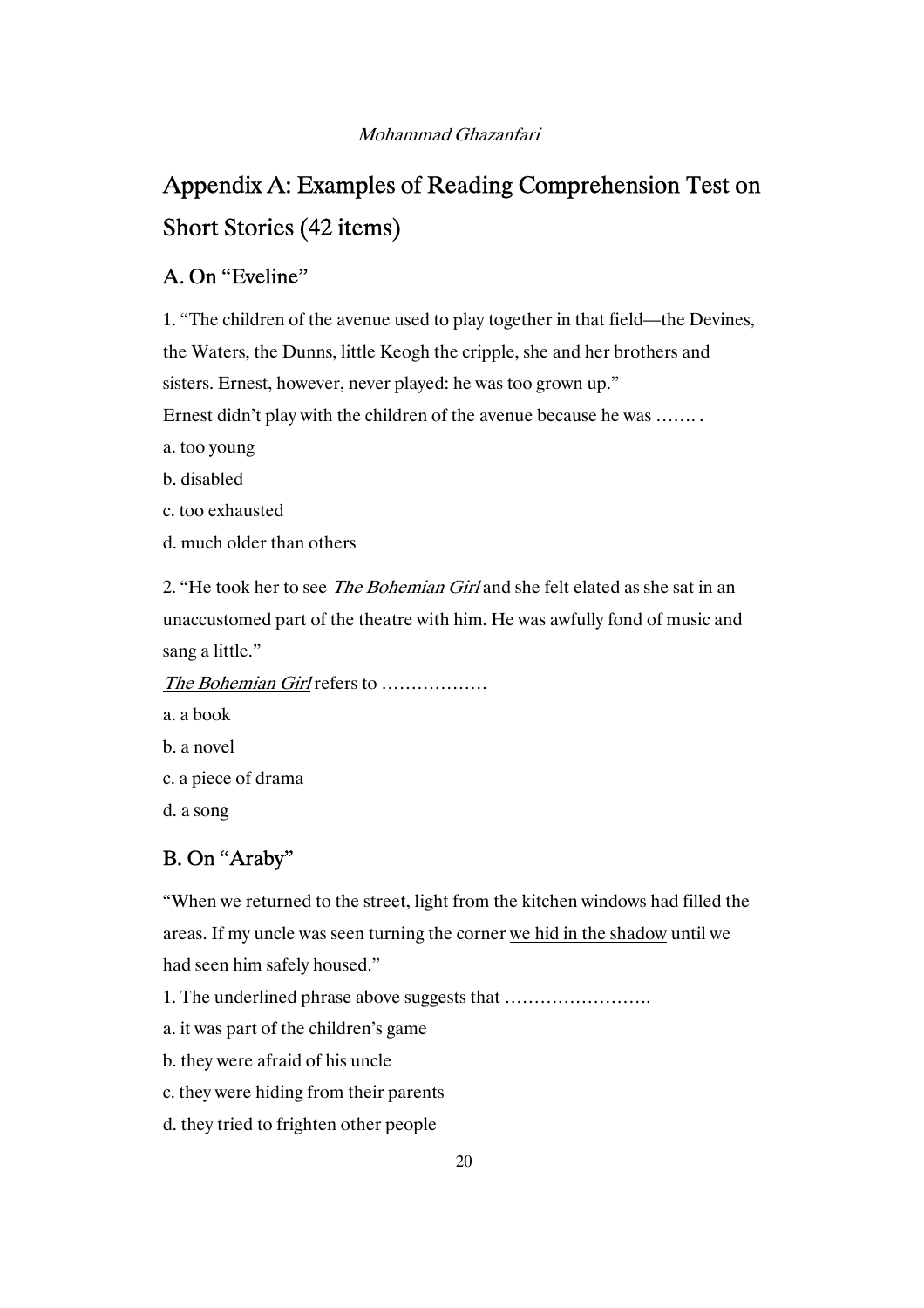"Her image accompanied me even in places the most hostile to romance."

- 2. Which statement is not true?
- a. The boy carried the girl's picture everywhere.
- b. The boy thought a lot of the girl.
- c. It seems that he had fallen in love with her.
- d. He thought of her even in places that did not have anything to do with love.

"While she spoke she turned a silver bracelet round and round her wrist. She could not go, she said, because there would be a retreat that week in her convent."

- 3. The first sentence above suggests that the girl ……………………………
- a. was proud of herself
- b. liked her bracelet very much
- c. intended to make fun of the boy
- d. felt embarrassed and nervous

### C. On "The Nightingale and the Rose"

'One red rose is all I want,' cried the Nightingale, 'only one red rose! Is there no way by which I can get it?'

'There is a way,' answered the Tree; 'but it is so terrible that I dare not tell it to you.'

1. Why is the tree frightened of telling the Nightingale the truth?

-Because producing a red flower ………………..

- a. requires soft music during the night
- b. needs the moonlight
- c. requires painting by her blood
- d. is a matter of life and death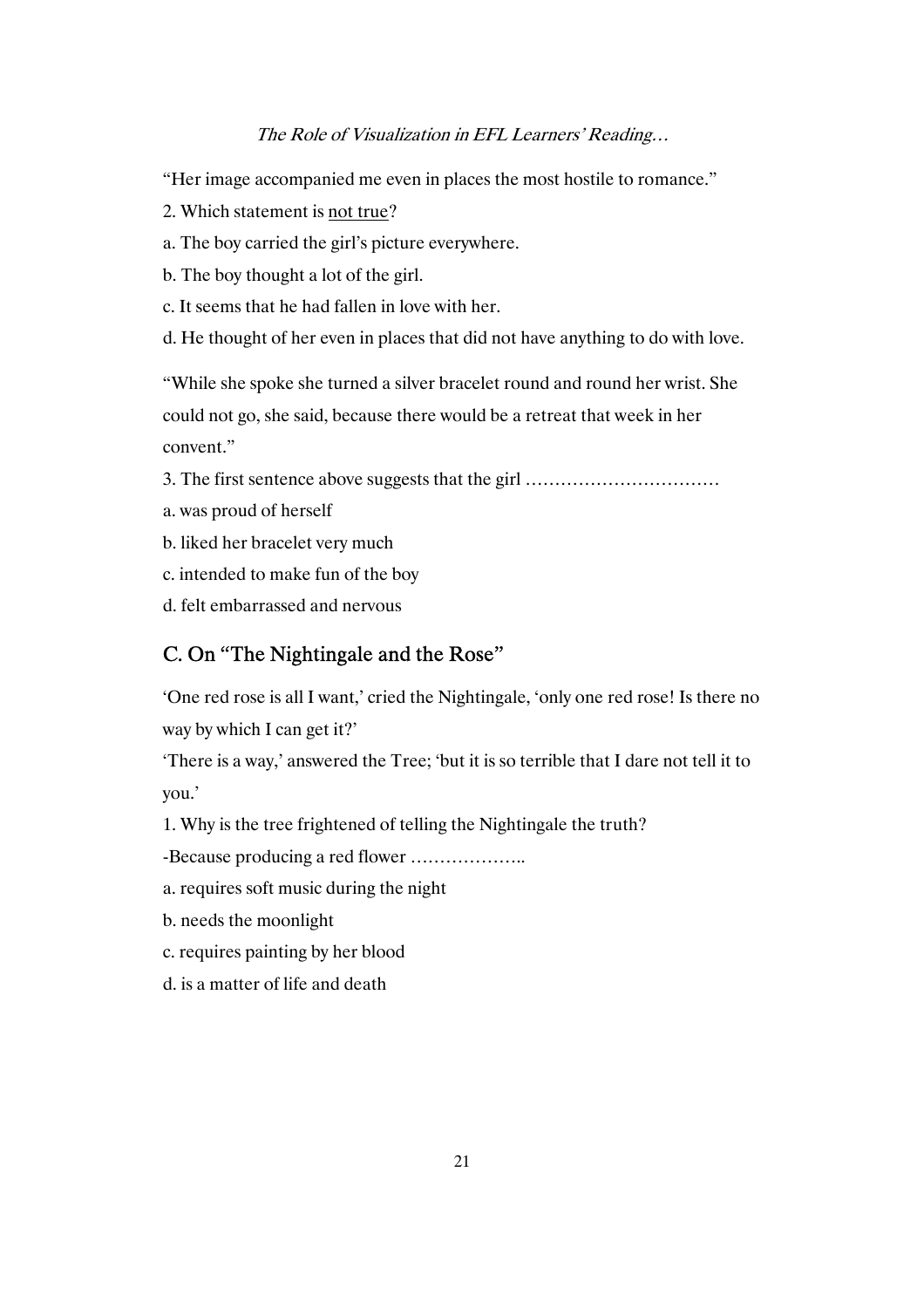- 2. 'Ah, on what little things does happiness depend!'
- The sentence suggests that …………………………….
- a. happiness may be attained easily
- b. only little things bring happiness
- c. even trivial things may bring happiness
- d. happiness may not be attainable through trivial things

# Appendix B: Examples of Recall Test on Short Stories

# (30 items)

# A. On "Eveline"

- 1. Who bought the field in which the children of the avenue used to play?
- a. a man from Belfast
- b. a sailor
- c. someone from London
- d. an Irish man
- 2. Where was Eveline sitting while she was musing?
- a. in the room where her mother had died
- b. in the hall
- c. at the window
- d. on the porch

# B. On "Araby"

1. The wild garden behind the house contained a central …………………

- a. straggling bush
- b. apple-tree
- c. willow-tree
- d. rose-tree